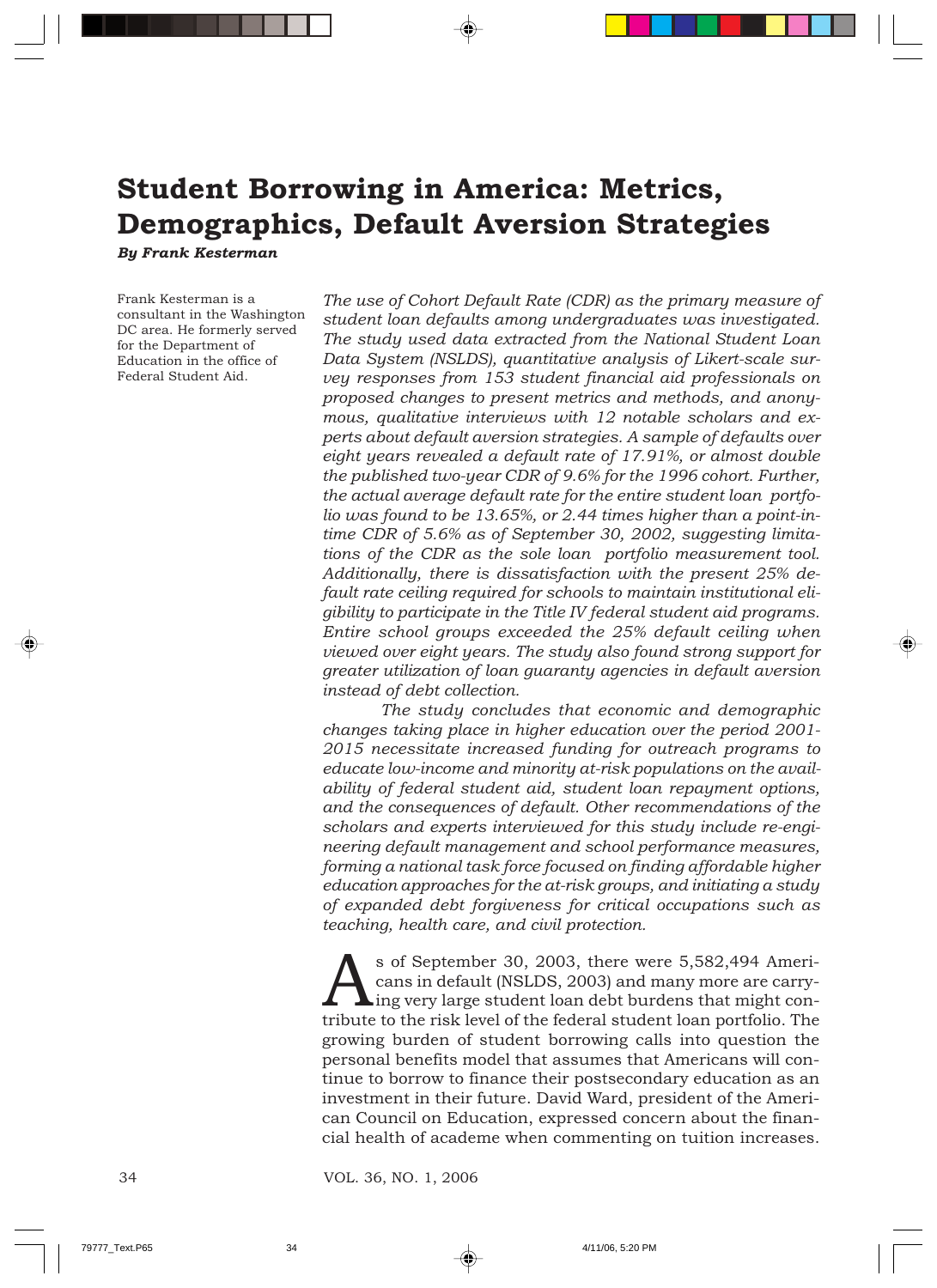There are "very serious long-term issues in financing higher education that ultimately threaten the social compact that has served students and families so well for more than 50 years" (Hoover, 2004, p.1).

Debt burdens need to be better understood in human and statistical terms in order to devise default aversion options that work (Kesterman, 2003). A recent report titled "Burden of Borrowing," published by the Higher Education Project of the State Public Interest Group in 2002 and based on the U.S. Department of Education's 2000 National Post Secondary Student Aid Study, found that an estimated 39% of student borrowers are graduating with "unmanageable debt," which is defined as debt in excess of 8% of borrowers' gross monthly income. In addition, 55% of African-American student borrowers and 58% of Hispanic student borrowers graduated with unmanageable debt burdens (King & Bannon, 2002).

Attitudes toward borrowing appear to be changing. In the 2002 National Student Loan Survey sponsored by Nellie Mae, only 59% of students agreed that the benefits of incurring student loans are worth it. Another 20% were neutral (Baum & O'Malley, 2003). Compared with other surveys, this was the lowest percentage to agree that the benefits of student loans are worth the debt burden. The earlier percentages of students who gave this response were 66% in 1997, 74% in 1991, and 68% in 1988 (Baum & O'Malley, 2003). These statistics suggest that the limits of the personal-benefit model are being tested. When predicting the future health of higher education, those in academe should monitor carefully shifts in the assumption that the benefits of higher education still exceed the costs of student loan borrowing. To place the importance of this topic in perspective, Fossey and Bateman state: "It can be argued that appreciably higher student loan levels represent almost as significant a development in federal aid policy as the GI Bill or the original Higher Education Act of 1965" (Bateman, & Fossey, 1998, p. 71).

To help advance the understanding of debt burdens and effective default aversion strategies, study examines the use of the Cohort Default Rate (CDR) as the principal metric for assessing student loan defaults in a time of increased borrowing to meet escalation in the cost of postsecondary education. A major inspiration for this research was the Student Loan Repayment Symposium, held in October 2000. This study builds on the recommendations of that symposium (Woods, 2001).

#### By analyzing NSLDS data queries, this study established trends in student borrowing and defaults (NSLDS, 2003). NSLDS, operated by contractors for the U.S. Department of Education (ED), is the central data system that tracks all federal student loans and Federal Pell Grants. As of October 2, 2003, NSLDS contained records on 165,197,525 loans held by 50,131,888 borrowers. **Archival Data Analysis**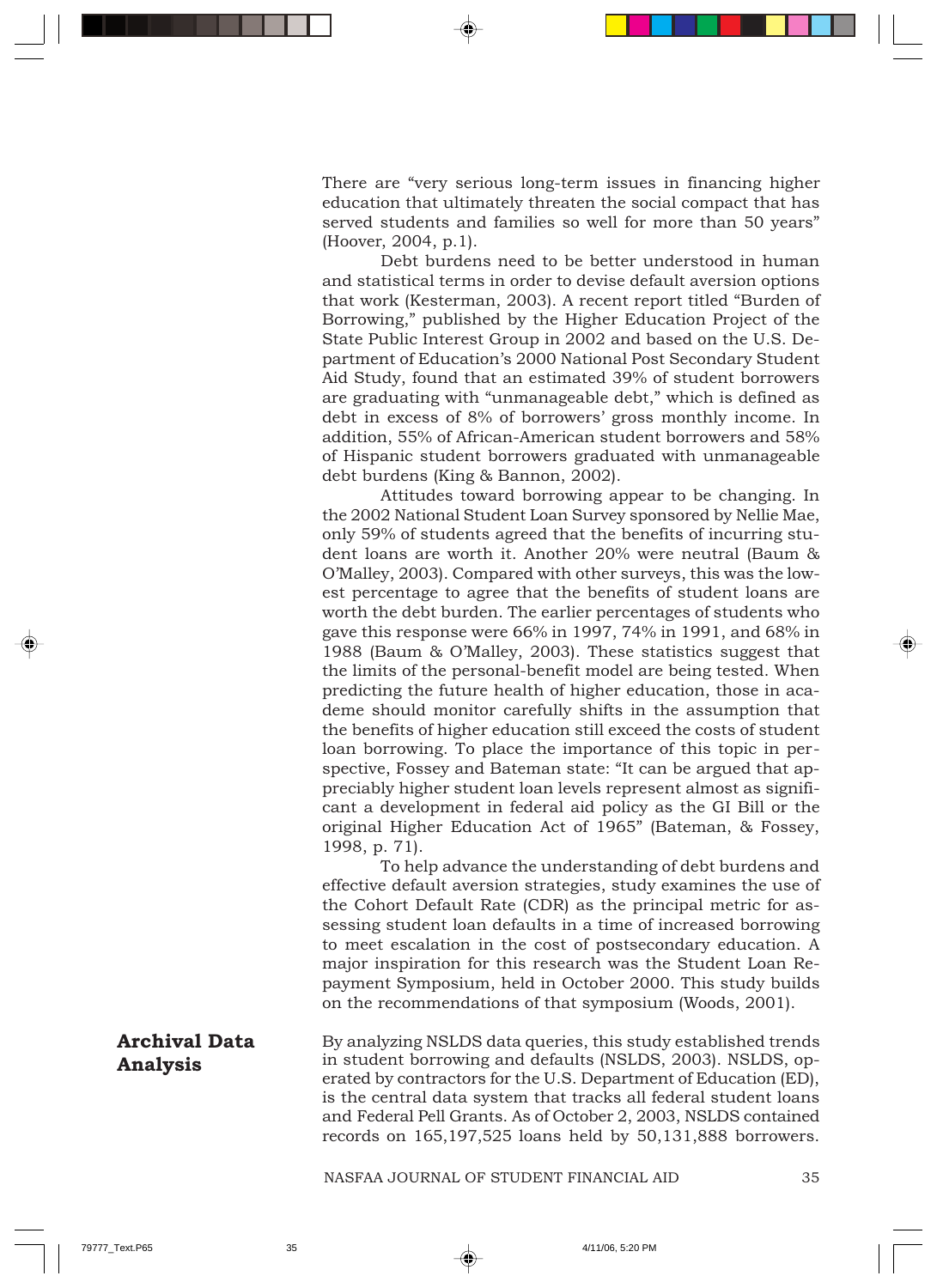Records cover borrowers who are in grace period, repayment, deferment, forbearance, or default. Student borrower records are maintained in NSLDS for up to 30 years, until the loans are paid in full, or until the debt obligation has been relieved through death, permanent disability, or personal bankruptcy.

Access to NSLDS records to support this research was obtained under the Freedom of Information Act (FOIA) (NSLDS, 2003). Specifically, defaults for the 1996 sample cohort of 2,197,188 borrowers were tracked for eight years, from 1996 through 2003, and compared with aggregate national cohort default rates published by ED for the same 1996 cohort. Using the FOIA sample, student loan defaults of the 1996 sample cohort over eight years were found to be 17.91%, compared to the two-year CDR of 9.6% published by ED for the 1996 cohort.

The understatement of the loan default problem by using the CDR is also supported by data from the Office of Management and Budget (OMB). OMB uses credit-subsidy models for making estimates of subsidies for all government loan programs, as required under the Credit Reform Act of 1990. By law, the budget for ED and the Budget of the United States provide estimates of loan lifetime default rates and subsidy expense by school type, grouped by risk categories. Student loan default rates from the 2004 Budget of the United States (Budget, 2004) were used as a benchmark and found to be consistent with NSLDS queries of the fiscal year (FY) 1996 cohort in contrast with published CDRs.

|                 | <b>Baseline Portfolio Trends</b> |                                                                                                                |                                                                        |                                       |                                             |                                                 |
|-----------------|----------------------------------|----------------------------------------------------------------------------------------------------------------|------------------------------------------------------------------------|---------------------------------------|---------------------------------------------|-------------------------------------------------|
|                 |                                  | <b>Dollar Amount of</b><br><b>Student Loan</b><br>Principal and<br><b>Interest Outstanding,</b><br>in Billions | Dollar Amount of<br><b>Loan Balances</b><br>in Default,<br>in Billions | Percentage<br>of Amount<br>in Default | Number of<br><b>Borrowers</b><br>in Default | Percentage of<br><b>Borrowers</b><br>in Default |
| 4 <sup>th</sup> | 1999                             | 230.5                                                                                                          | 28.9                                                                   | 12.55                                 | 6,189,990                                   | 17.11                                           |
| 1 <sup>st</sup> | 2000                             | 237.7                                                                                                          | 29.0                                                                   | 12.18                                 | 6,206,012                                   | 17.01                                           |
| 2 <sup>nd</sup> | 2000                             | 242.6                                                                                                          | 28.4                                                                   | 11.72                                 | 6,259,922                                   | 17.06                                           |
| 3 <sup>rd</sup> | 2000                             | 250.9                                                                                                          | 28.6                                                                   | 11.38                                 | 6,262,103                                   | 16.70                                           |
| 4 <sup>th</sup> | 2000                             | 253.0                                                                                                          | 27.8                                                                   | 11.00                                 | 6,251,157                                   | 16.52                                           |
| 1 <sup>st</sup> | 2001                             | 261.0                                                                                                          | 29.4                                                                   | 11.26                                 | 5,781,083                                   | 15.16                                           |
| 2 <sup>nd</sup> | 2001                             | 263.8                                                                                                          | 28.6                                                                   | 10.85                                 | 5,383,861                                   | 14.03                                           |
| 3 <sup>rd</sup> | 2001                             | 275.5                                                                                                          | 29.7                                                                   | 10.79                                 | 5,821,160                                   | 14.81                                           |
| 4 <sup>th</sup> | 2001                             | 279.4                                                                                                          | 29.9                                                                   | 10.71                                 | 5,829,309                                   | 14.67                                           |
| 1 <sup>st</sup> | 2002                             | 289.3                                                                                                          | 30.8                                                                   | 10.65                                 | 5,752,323                                   | 14.35                                           |
| 2 <sup>nd</sup> | 2002                             | 292.9                                                                                                          | 30.9                                                                   | 10.56                                 | 5,587,553                                   | 14.30                                           |
| 3 <sup>rd</sup> | 2002                             | 302.8                                                                                                          | 31.5                                                                   | 10.40                                 | 5,616,463                                   | 13.65                                           |
| 4 <sup>th</sup> | 2002                             | 309.6                                                                                                          | 32.1                                                                   | 10.36                                 | 6,118,409                                   | 13.27                                           |
| 1 <sup>st</sup> | 2003                             | 321.4                                                                                                          | 32.2                                                                   | 10.03                                 | 5,601,388                                   | 13.22                                           |
|                 | $2nd$ 2003                       | 328.3                                                                                                          | 32.8                                                                   | 9.99                                  | 5,574,920                                   | 13.02                                           |
| 3 <sup>rd</sup> | 2003                             | 335.6                                                                                                          | 32.7                                                                   | 9.78                                  | 5,582,494                                   | 12.81                                           |

**Table 1 Baseline Portfolio Trends**

*Source: NSLDS, 2003.*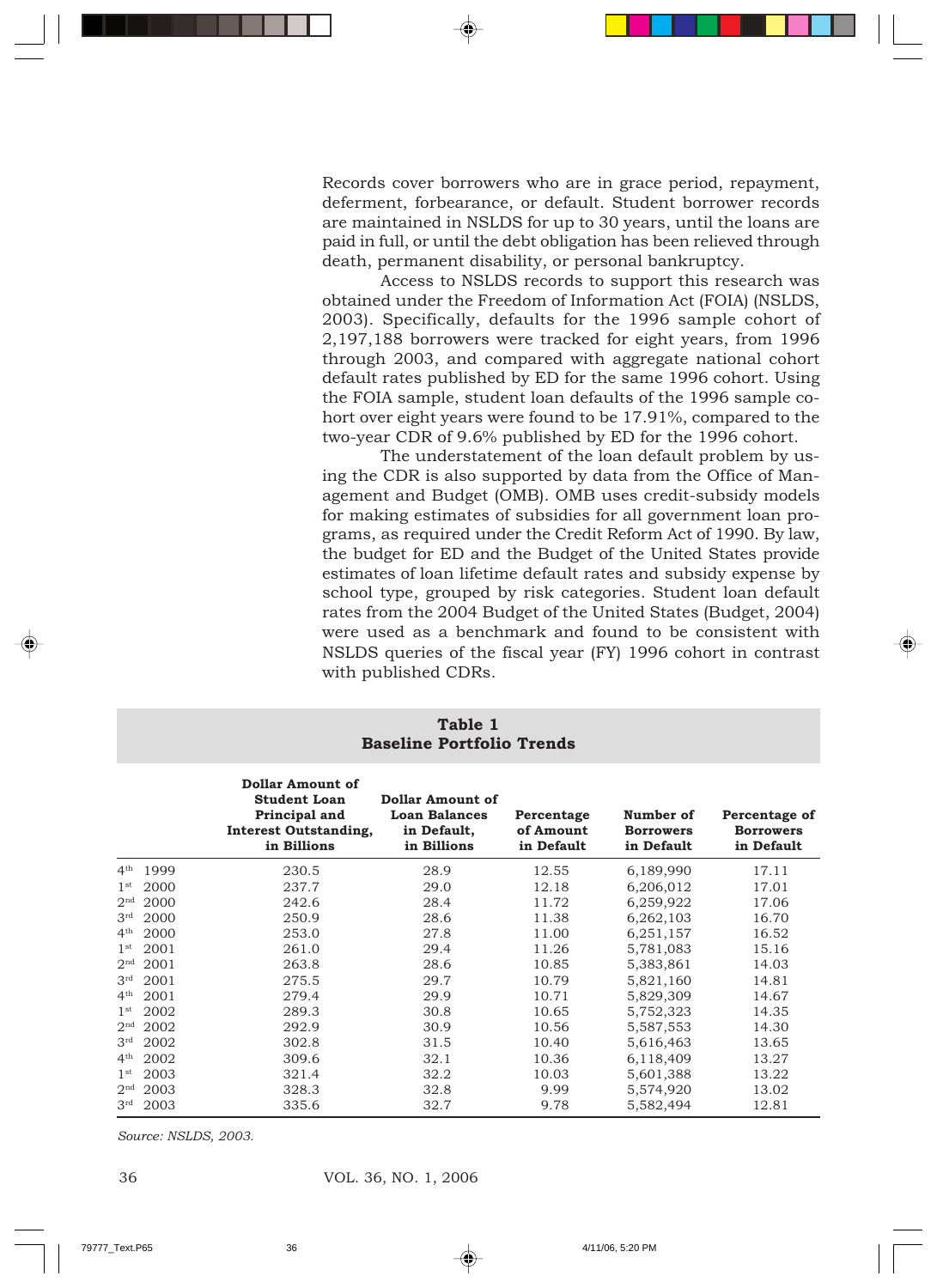Table 1 presents statistics from the NSLDS showing actual data trends.

These NSLDS data (NSLDS, 2003) represent the loan portfolio as a whole, indicating a favorable trend: the percentage of students in default over time has been declining from 17% to 12.8%. In contrast, the CDR, which is also declining over time, is based on borrowers who entered repayment and defaulted in that year or the following year. To illustrate the relevancy of the CDR as an indicator, the FY 2002 CDR, which corresponds to the third calendar quarter of 2002 (the period ending September 30, 2002), was 5.6%. At that time the percentage of students in default for the entire portfolio was 13.65%, or 2.44 times higher than the CDR on that date. Hence, the limitations of the CDR as a measurement tool should be understood in the proper context as a short-term trend indicator.

Data collection began with a Likert-scale survey questionnaire sent to the members of the National Association of State Student Grant and Aid Programs (NASSGAP), and the National Council of Higher Education Loan Programs (NCHELP). The combined importance of these two organizations as sources of expertise provides significant credibility to the survey results. NASSGAP has published its annual survey of state-sponsored student financial aid programs for 36 years. Its members are the higher education officers drawn from single agencies in each state and territory of the United States responsible for statefunded student aid. NCHELP represents hundreds of lenders, guaranty agencies, schools, loan servicers, collectors and secondary markets involved in the administration of the Federal Family Education Loan Program (FFELP). **Quantitative Research**

NCHELP's Debt Management Committee and Financial Aid Professionals Committee collaborate with the NASSGAP Research Committee and collectively with the NASSGAP/ NCHELP Research Network. The NASSGAP/NCHELP Research Network has deliberated for 21 years on common student financial aid policy issues such as access, affordability, and persistence, all of which involve federal and state financial aid programs. The NASSGAP/NCHELP research population of 270 practitioner experts constitutes a diverse group of researchers without a common political agenda and thus is an ideal population for a quantitative survey on student financial aid.

Responding to a formal request to use the organization's mailing list, NASSGAP/NCHELP Research Network Chairman Jerry Sheehan Davis, former vice president for research at the Lumina Foundation, stated:

Over the 21 years of meetings, the network grew to include college faculty members, Washington education association representatives, staff from state and regional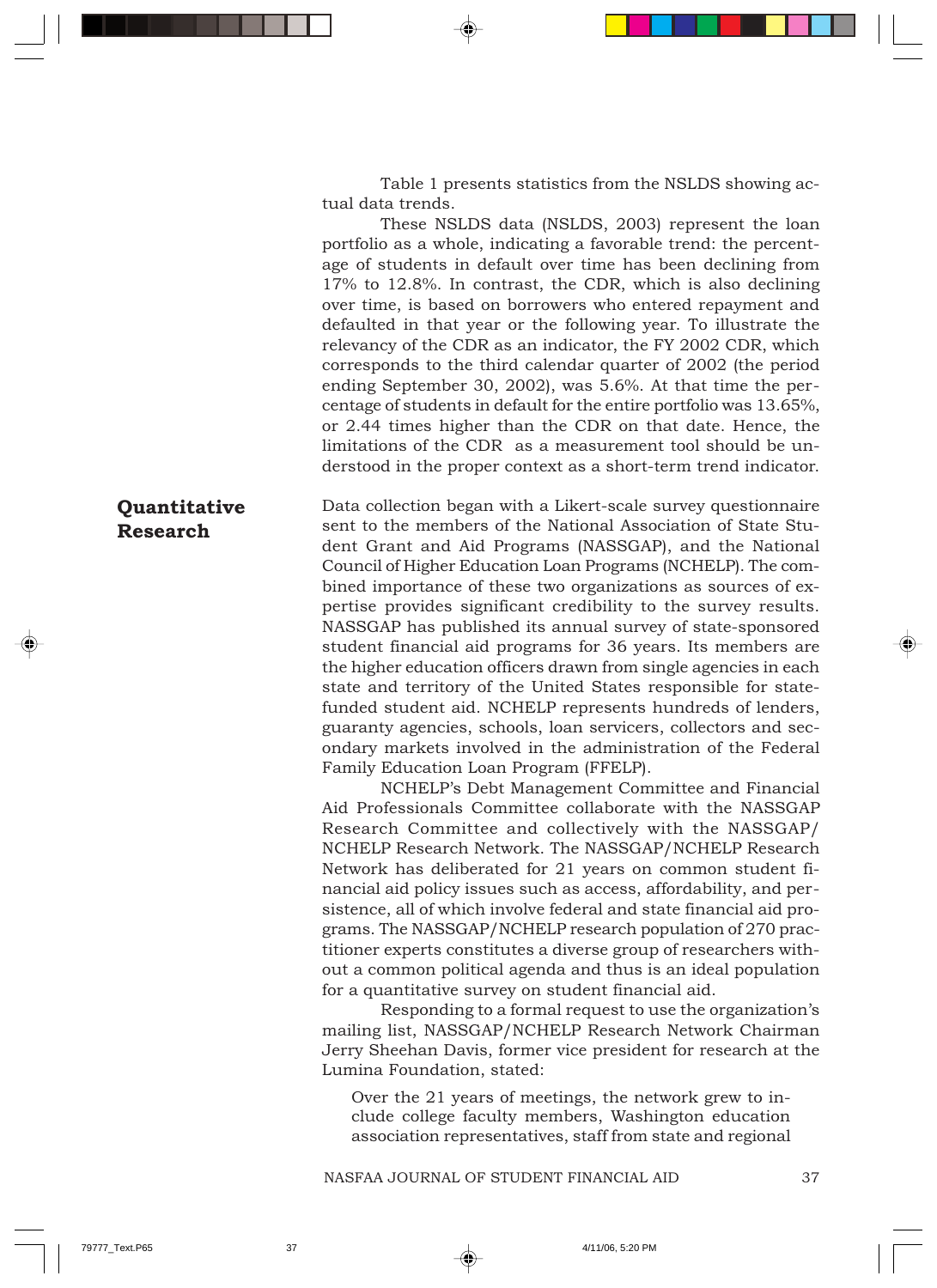education associations, Department of Education staff, an occasional legislator, loan service bureau employees and consultants. It is a very diverse group, held together by their common interest in sharing knowledge on student financial aid and access related issues. Each of the conferences has featured presentations on loan issues. Almost all of the events have had at least one presentation on student loan default issues. For all these reasons, I was confident that the network mailing list would include everyone in the nation who had any level of expertise in your dissertation topic (J.S. Davis, personal email communication, December 10, 2004).

This core population of 270 people was expanded through the cooperation of the separate NCHELP Debt Committee to create a total sample population of 431. The NCHELP Debt Management Committee is comprised of officials and executives of the student loan guarantee agencies, state student financial aid assistance commissions, FFEL lenders, debt collection agencies, and FFEL student loan servicing companies. The chair of the NCHELP Debt Management Committee endorsed the survey questions and sent the survey directly to the members of the committee, recommending voluntary participation. Other NCHELP members were randomly selected based on their job titles having management responsibilities for default aversion.

Others not associated with the NASSGAP/NCHELP Research Network also participated. These included representatives of student financial aid associations and present and former officials of the U.S. Department of Education with student financial aid experience up through the rank of Assistant Secretary of Education. Roughly 35% of these individuals (153) responded to the survey, which was conducted by e-mail. The survey provided statements to which the respondents indicated their level of agreement: strongly agree, agree, neutral, disagree, or strongly disagree. The questions were developed after a round of discussions with a focus group of leaders in the financial aid field, and were field tested on a group of 21 financial aid professionals. The field test successfully achieved a Cronbach's alpha reliability factor of 0.728 (UCLA, 2004).

An explanatory mixed-method approach was used to capture the best of the quantitative and qualitative research designs. The quantitative data was collected first. The qualitative data was then collected and used to help explain or elaborate on the quantitative results. Qualitative data was used to refine the quantitative results by exploring a few issues in-depth, probing key findings and seeking an explanation for the lack of consensus on a certain policy question. **Qualitative Research**

> For the qualitative part of the analysis, 12 notable experts and scholars were interviewed. Each of these individuals met the following criteria: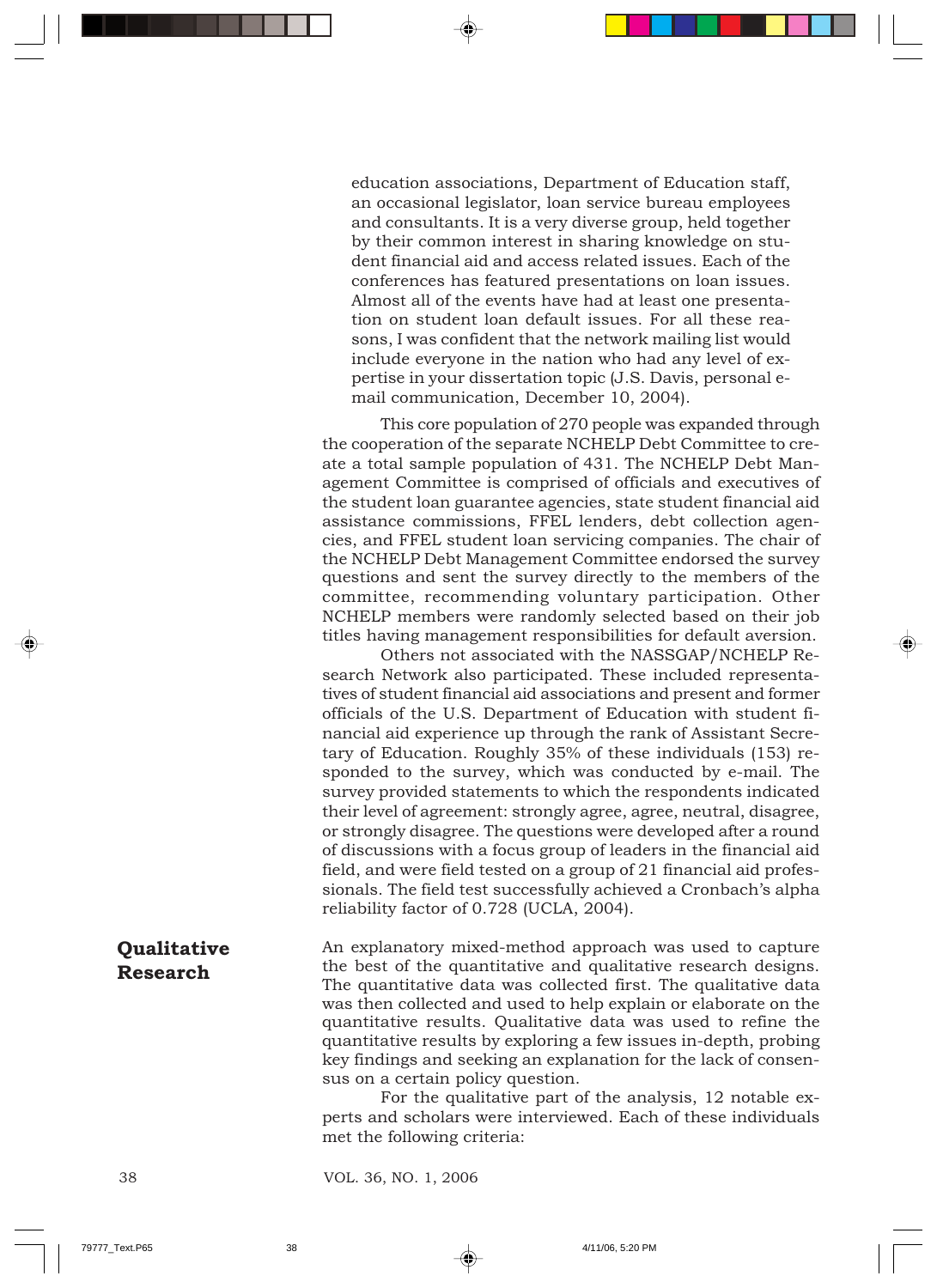- Holds or has held high positions in the field of student financial aid policy;
- Has published a number of authoritative reports and is a recognized authority in student aid literature; and
- Has worked for ten or more years in the field of student financial aid policy, teaching, research, student aid infrastructure industries, or government.

The notable experts and scholars selected and interviewed included a president of a student financial aid association; an independent financial aid witness for congressional committees; a leading default aversion executive at a state guaranty agency; a director of student financial aid at a large private university; a director of research at a financial aid industry association; a member of the Student Financial Aid Advisory Commission; a recognized federal student financial aid official; a representative of the FFEL lending community; a representative of the career college community; a representative of the state and community college system; a government relations executive for a large student loan lender/service organization; and a senior executive with a student loan collection agency.

Interviewees were asked open-ended survey questions relating to the Likert-scale issues to elicit their views on the history leading up to the current policy and their thinking on the refinement of policy improvements suggested by the quantitative survey. The interview elicited recommendations for legal, regulatory, and management changes that appear to offer new solutions or improvements in practices and policies. The Likertscale survey findings and the in-depth interviews provide the basis for recommendations on student loan borrowing, debt burdens, and default issues.

The official FY 1996 CDR was 9.6% for 2,423,286 students who were in repayment and who defaulted in that year or the following year. After eliminating foreign schools and small programs such as one-year proprietary schools, a sample cohort of 2,197,188 FFEL, Federal Direct (FDLP), and Federal Perkins Loan borrowers was used for analysis (NSLDS, 2003). The FY1996 CDR for the 2,197,188 borrowers in the sample was 8.06%, which is actually lower than the published 9.6% CDR. Table 2 shows that 393,623 borrowers defaulted through FY 2003, or 17.91% of the 2,197,188 borrowers in the cohort. The greatest number of defaults occurred in the second, third, and fourth year after entering repayment. **The FY 1996 NSLDS Cohort**

A review of the data indicates that the longer the default rate measurement period in the life of loans, the higher the default rate for the overall cohort. In this sample, the number of borrowers who actually defaulted by the end of the eighth year was 17.91, or more than double the 8.06% cohort default rate calculated for the first two years of repayment.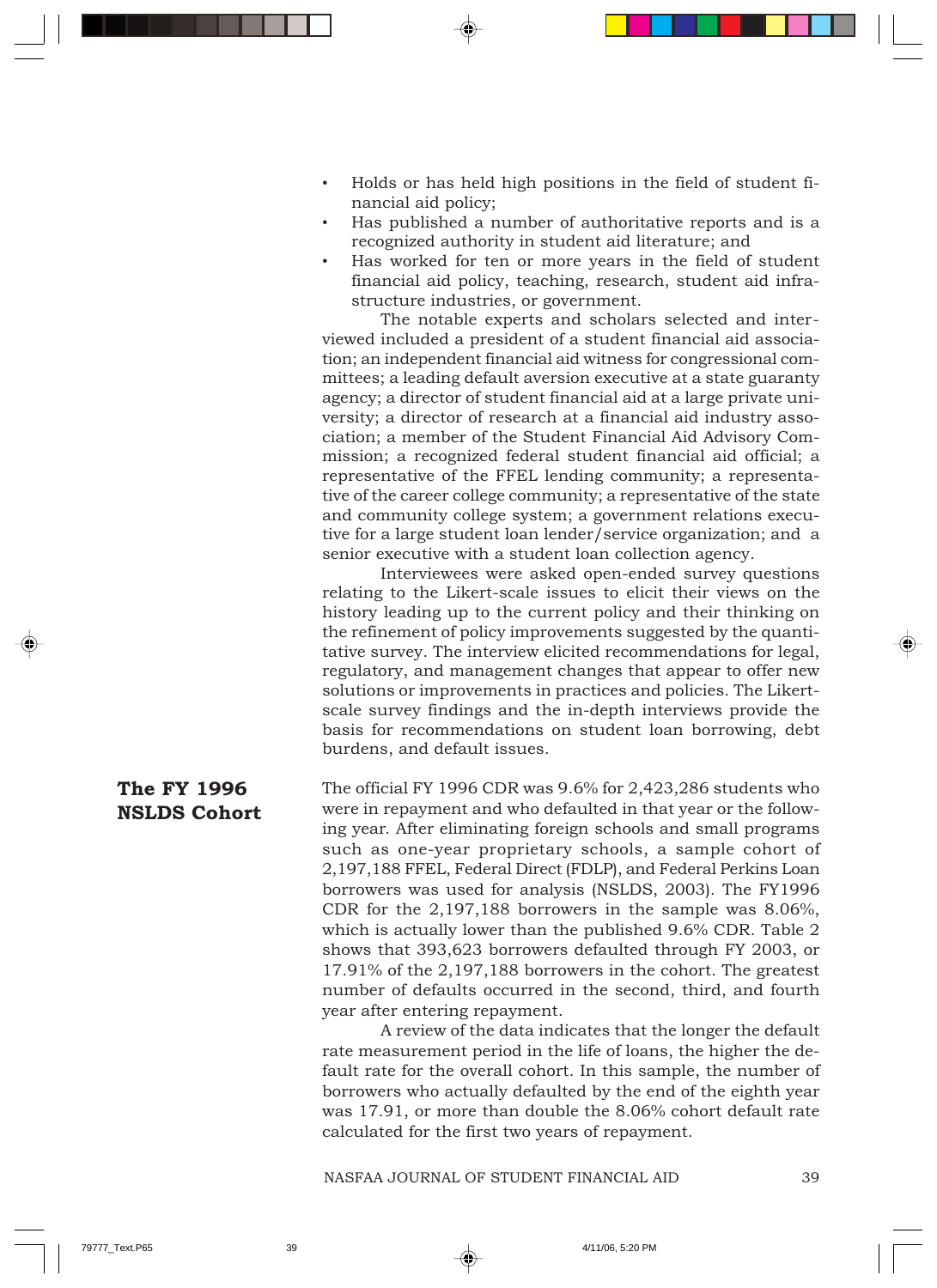| <b>Fiscal Year</b>                     | <b>Years in Repayment</b> | <b>Number of Defaults</b> |
|----------------------------------------|---------------------------|---------------------------|
| 1996                                   | 1                         | 37,086                    |
| 1997                                   | $\overline{2}$            | 139,990                   |
| 1998                                   | 3                         | 79,969                    |
| 1999                                   | 4                         | 43,523                    |
| 2000                                   | 5                         | 29,770                    |
| 2001                                   | 6                         | 29,840                    |
| 2002                                   | 7                         | 21,704                    |
| 2003                                   | 8                         | 16,044                    |
| Total defaults                         |                           | 393,623                   |
| Total number of borrowers              |                           |                           |
| in the FY96 cohort.                    |                           | 2,197,188                 |
| Percentage of<br>borrowers in the FY96 |                           |                           |
| cohort who defaulted                   |                           | 17.91%                    |

**Table 2 Cohort FY 1996 Defaults, by Fiscal Year**

*Source: NSLDS, 2003.*

The sample also indicates that the second, third, and fourth years of repayment constitute a high-risk period over the life of loan. Clearly, the second year is the peak in the risk profile. This finding also supports the use of the CDR as a useful short-term risk indicator that would be even more useful if it were extended to four years, as recommended by the qualitative survey results. The risk relationship over time holds true for individual school types. As shown in Table 3, several categories of schools exceeded the 25% ceiling in the 8-year view. Figure 1 and Figure 2 show that default curves are steepest in the first 4 years, with the second year being the peak for defaults. By the fifth year, proprietary associate's degree, proprietary post- graduate, proprietary bachelor's degree, and public associate's degree have crossed the 25% default line as a category of schools. Default rates are much higher for two-year schools than for four-year schools. The 153 respondents to the Likert-scale survey questions represent virtually every constituency with an interest in the future of student financial aid. Responses were received from university and college student aid administrators; professors; deans of schools; presidents and executives of educational associations; student consumer groups; career schools; lenders; rating agencies; state guaranty agencies; default aversion specialists; debt collection specialists; noted authors and consultants; advisory commission members; and government student aid officials up through the rank of Assistant Secretary of Education. **Analysis of Likert-Scale Survey Questions**

> A summary of the distribution of responses to the survey is shown in the Appendix.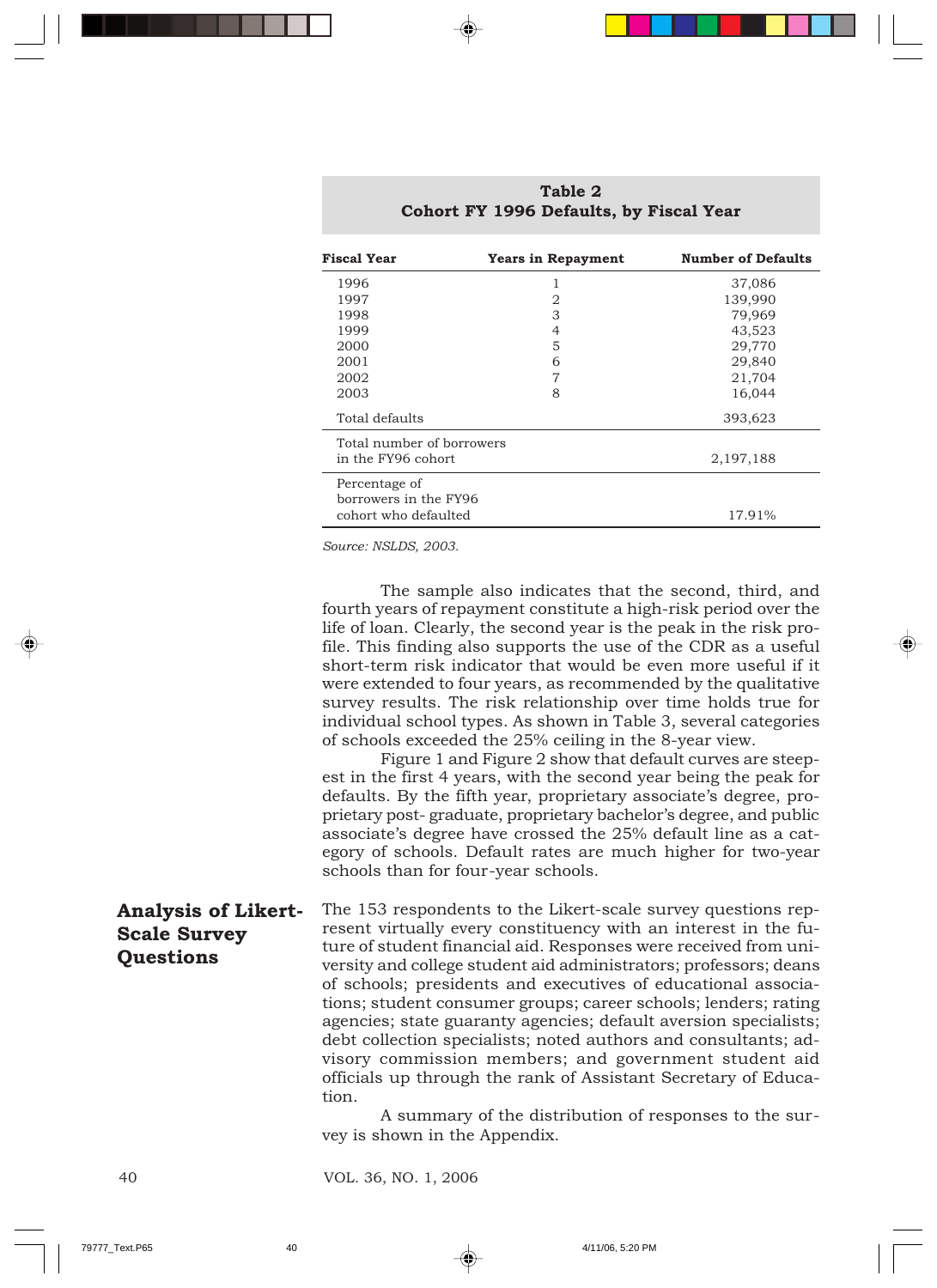*Statement 1: The individual Institutional Cohort Default Rate and the aggregate federal loan portfolio default rate would be more valuable as performance measures if extended over a longer time period in phases beginning with an initial 4-year measurement period from the time of entering repayment.*

The survey found that 81.7% of the respondents strongly agree or agree with Statement 1. About 13.1% of the respondents strongly disagree or disagree with this proposal, and the remainder (5.2%) was neutral.

This overwhelming support for longer timeframes for observing defaults confirms earlier reports on this issue. At the Student Loan Repayment Symposium (hereafter, the Symposium) held in October 2000, financial aid professionals concluded that the 2-year cohort default rate window was not representative of actual default experience over longer periods. They reported, "Rates are roughly double the 2-year cohort rate" (Woods, 2001, p. 8). There was also support at the Symposium for measuring the life of loan default rates.

The question of lifetime default rates raises the issue of how long schools should be held accountable for students who default after graduating or leaving school. One expert interviewed at an education association put forward the notion of extended institutional responsibility for student loan repayment:

| Table 3                                                        |  |  |  |
|----------------------------------------------------------------|--|--|--|
| <b>Students Entering Repayment During the 1996 Cohort Year</b> |  |  |  |
| and Entering Default During 1996 or Subsequent Years,          |  |  |  |
| Through FY 2002                                                |  |  |  |

| <b>School Type</b> | <b>Program Length</b> | Number of<br>Students in<br>Repayment | Number of<br>FFEL and<br><b>Federal Perkins</b><br><b>Loan Defaults</b> | Number of<br><b>FDLP</b><br><b>Defaults</b> | <b>Total</b><br><b>Defaults</b> | Rate   |
|--------------------|-----------------------|---------------------------------------|-------------------------------------------------------------------------|---------------------------------------------|---------------------------------|--------|
| Public             | Associate's degree    | 261,817                               | 69,392                                                                  | 4,602                                       | 73,994                          | 28.26% |
| Public             | Bachelor's degree     | 37,525                                | 6,408                                                                   | 984                                         | 7,392                           | 19.70% |
| Public             | Post-graduate         | 950,690                               | 112,144                                                                 | 28,506                                      | 140,650                         | 14.79% |
| Private/non-profit | Associate's degree    | 18,543                                | 4,386                                                                   | 98                                          | 4,484                           | 24.18% |
| Private/non-profit | Bachelor's degree     | 122,221                               | 19,187                                                                  | 2,604                                       | 21,791                          | 17.83% |
| Private/non-profit | Post-graduate         | 570,254                               | 58,429                                                                  | 8,048                                       | 66,477                          | 11.66% |
| Proprietary        | Associate's degree    | 134,927                               | 36,018                                                                  | 4,846                                       | 40,864                          | 30.29% |
| Proprietary        | Bachelor's degree     | 76,292                                | 18,240                                                                  | 4,226                                       | 22,466                          | 29.45% |
| Proprietary        | Post-graduate         | 24,919                                | 5,221                                                                   | 500                                         | 5,721                           | 22.96% |
| All Types          |                       | 2,197,188                             | 329,425                                                                 | 54,414                                      | 383,839                         | 17.47% |

*Source: NSLDS, 2003.*

*Note: Total defaults reported in Table 3 above is lower than total defaults in Table 2 because Table 3 uses seven years of data thru FY 2002, whereas Table 3 uses eight years of data thru FY 2003.*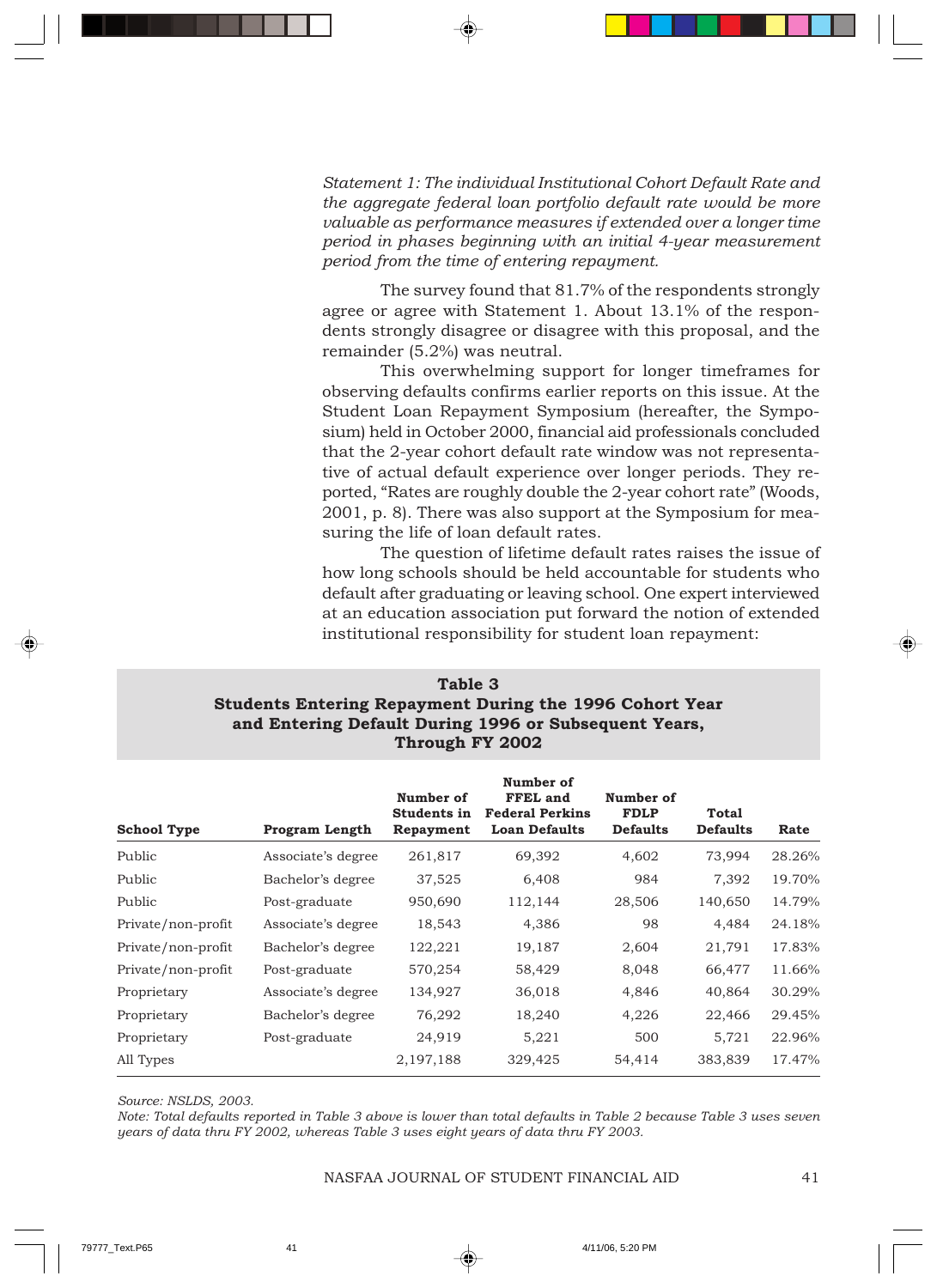

# **Figure 1 Incremental Increase in Default Percentage Rate Over Time for Students**

*Source: NSLDS, 2003*

In repayment, because schools benefit from the tuition paid from the student loan asset, they have implied liability to make sure the student can repay loans through successful education leading to employment. Of course this is difficult to enforce on the school or the lender if the default occurs after several schools and/or several career changes.

The period that schools may have implied liability for student loan defaults is debatable. Currently, ED holds schools accountable for student loan defaults after the students leave school, and this is not likely to change because the schools have been very responsible in helping students understand their responsibilities as borrowers. Lenders are not held accountable to ED to the same standard as schools because the offering of federal student loans is a federal entitlement.

*Statement 2: From a risk management perspective, and the perspective of taxpayers, dollars in default is highly relevant to monitoring dollar losses associated with loan programs. In addition to the Cohort Default Rate measure, dollar balances in default should be tracked by the Department of Education as a second default measure.*

More than 80% of the respondents strongly agreed or agreed with Statement 2. This approach is consistent with a recommendation of the 2000 Student Loan Repayment Symposium: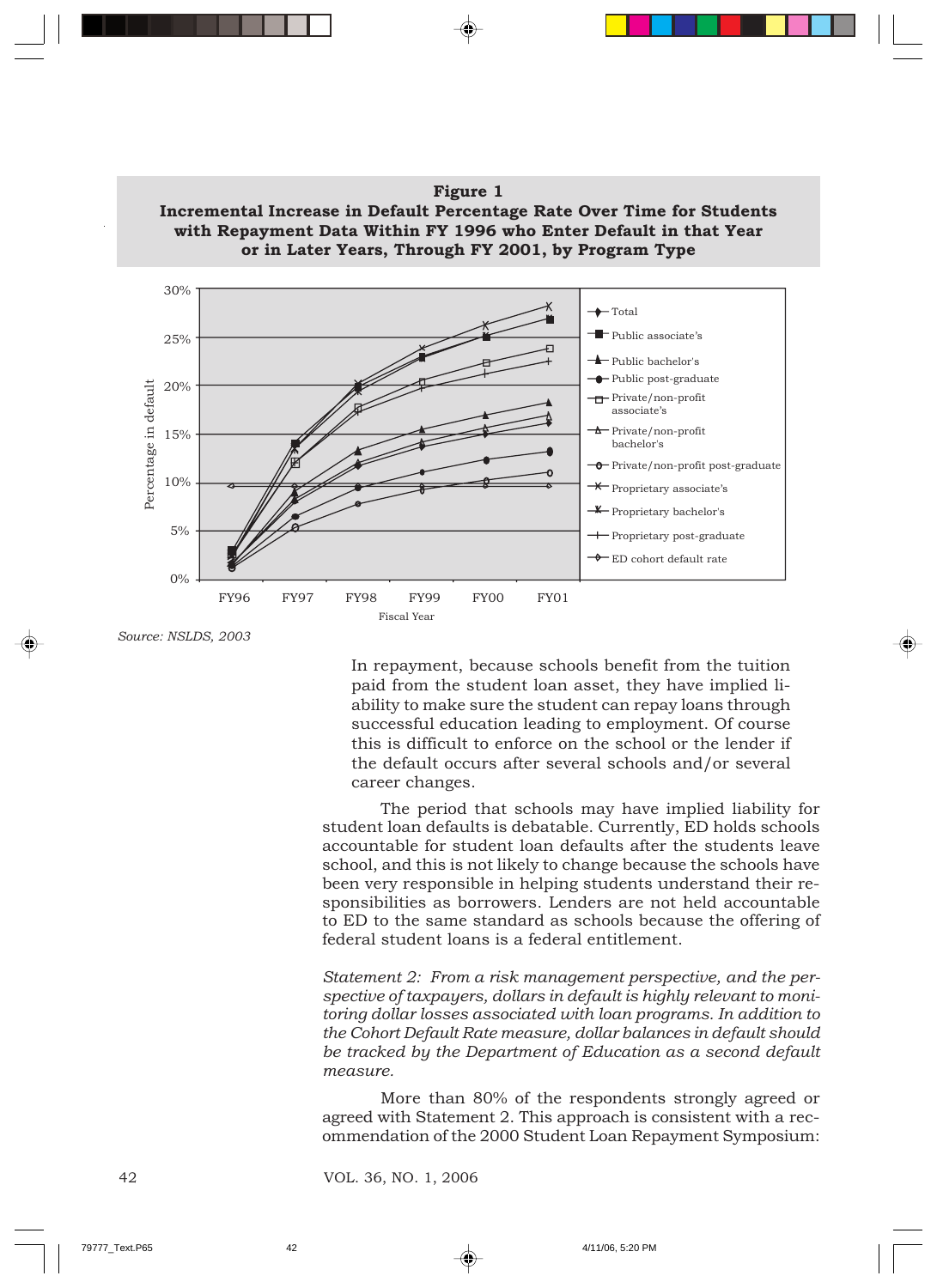

**Figure 2 Students With Repayment Data Within FY 1996 Who Enter Default**

*Source: NSLDS, 2003.*

Dollars in default is a clear performance measure that we can use to determine how well we are doing. All schools, lenders, servicers, debt collectors and the Department of Education can work together to reduce dollars in default…. This would mean that resources currently needed to comply with the strict regulatory requirements could be redirected or targeted to those borrowers who need the most support. In other words, let's focus our efforts where they will be most effective in preventing defaults (Woods, 2001, p. 8).

*Statement 3: The one-size-fits-all ceiling of 25% is out-of-date as the lone measure for excessive cohort default rates subject to sanctions or loss of Title IV eligibility. The single ceiling should be replaced with peer group benchmarks, some with higher or lower ceilings set according to peer group experience, i.e., four-year colleges, two-year colleges and proprietary schools.*

Of the respondents. 61.5% agreed or strongly agreed with Statement 3. However, 26.8% disagreed or strongly disagreed with this proposal. This suggests dissatisfaction with the status quo but a lack of consensus as to the remedy. One reason for disagreement with this proposal was expressed by a noted member of the Advisory Committee on Student Financial Assistance:

I think it is very difficult to establish peer schools. Not all two-year schools are peers despite the fact that over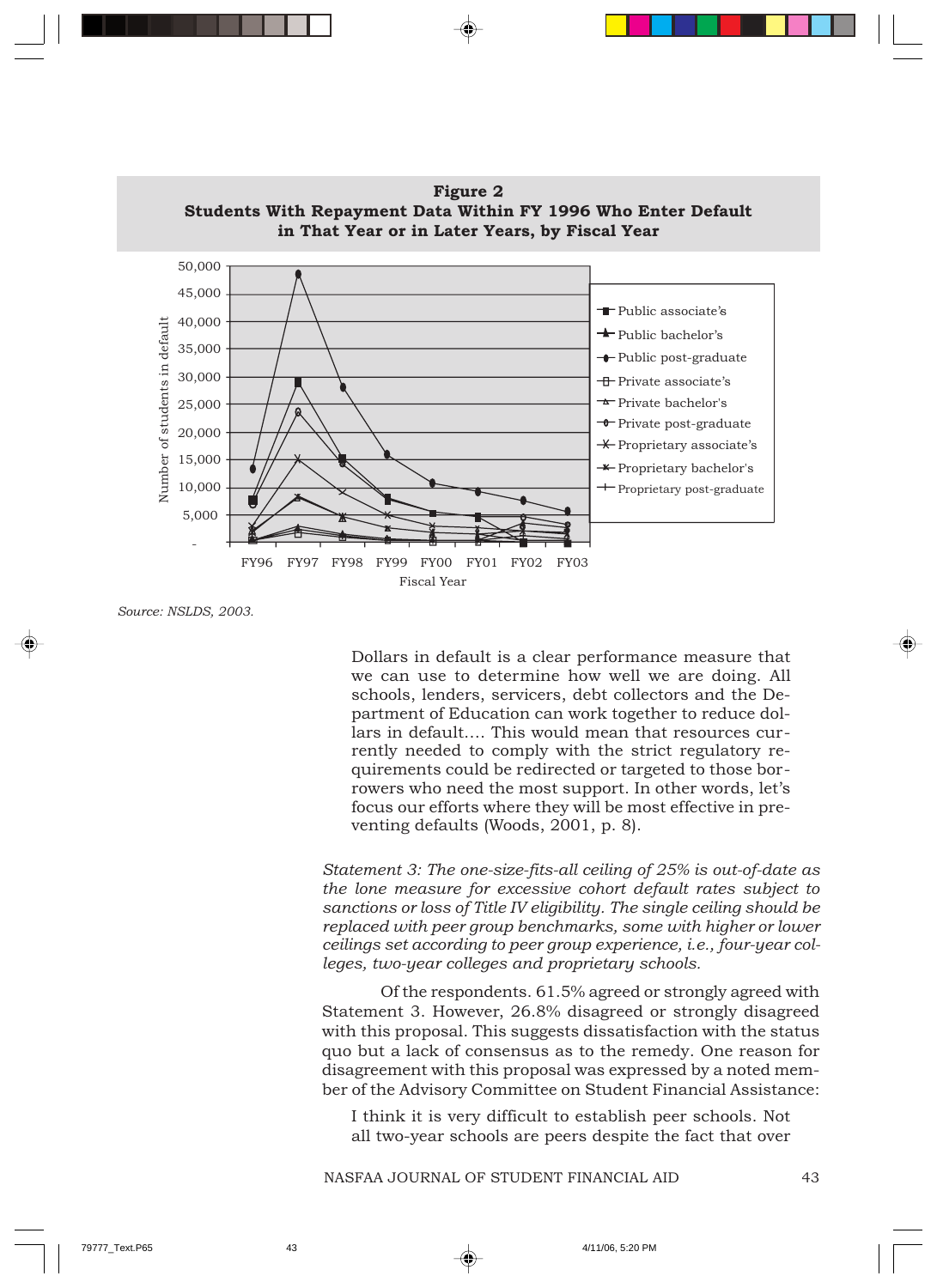a thousand community colleges are lumped together in most discussions. Further, many proprietary schools are now degree-granting and regionally accredited, and should not be submerged into a peer category of proprietary schools that is made up mostly of short-term occupational certificate-granting programs. Also, is it appropriate to put for-profit schools together with not-forprofit schools as peers?

Several experts expressed the opinion that the CDR ceiling was artificial when it was imposed 10 years ago and is even more artificial today. However, there is something to be said for keeping it, because people in the student aid field understand it. Some penalty ceiling is needed to keep pressure on the schools to improve default aversion practices, particularly at some proprietary schools and Historical Black Colleges and Universities still having problems with high default rates.

*Statement 4: Guaranty agencies and the Department of Education should negotiate a common compensation formula with substantial incentives for curing delinquencies and preventing defaults.*

More than 78% strongly agreed or agreed to Statement 4, versus 9.8% who strongly disagreed or disagreed, and 11.8% remained neutral.

Guaranty agencies are currently compensated for 23% of the money they collect from borrowers whose loans are in default (270-days delinquent). If a defaulted loan is converted to a FFELP or FDLP Consolidation loan, the guaranty agency retains 18.5%. These fees of 23% and 18.5% are added as a surcharge to the outstanding student loan balance. This surcharge does not help indebted students get out of debt. According to some guaranty agency officials, this percentage is typically higher than a guaranty agency's actual cost of collecting on defaulted loans. As a result, guaranty agencies have more financial incentive to allow borrowers to default than to prevent the default (GAO, 2002). In 1998, Congress enacted Voluntary Flexible Agreements (VFA) legislation as part of the Higher Education Act amendments, to encourage ED to develop better compensation schemes with the guaranty agencies (GAO, 2002).

One interviewed expert from an education association believes that the guaranty agencies not only have misaligned incentives, they also add to the data integrity problem as a result of all the additional handling of funds and reporting they are required to perform as an intermediary between the lenders, students, schools and the Department of Education.

*Statement 5: The federal government, state governments, schools, and lenders should increase funding for outreach programs to educate high-risk student populations. Outreach programs can*

*Several experts expressed the opinion that the CDR ceiling was artificial when it was imposed 10 years ago and is even more artificial today.*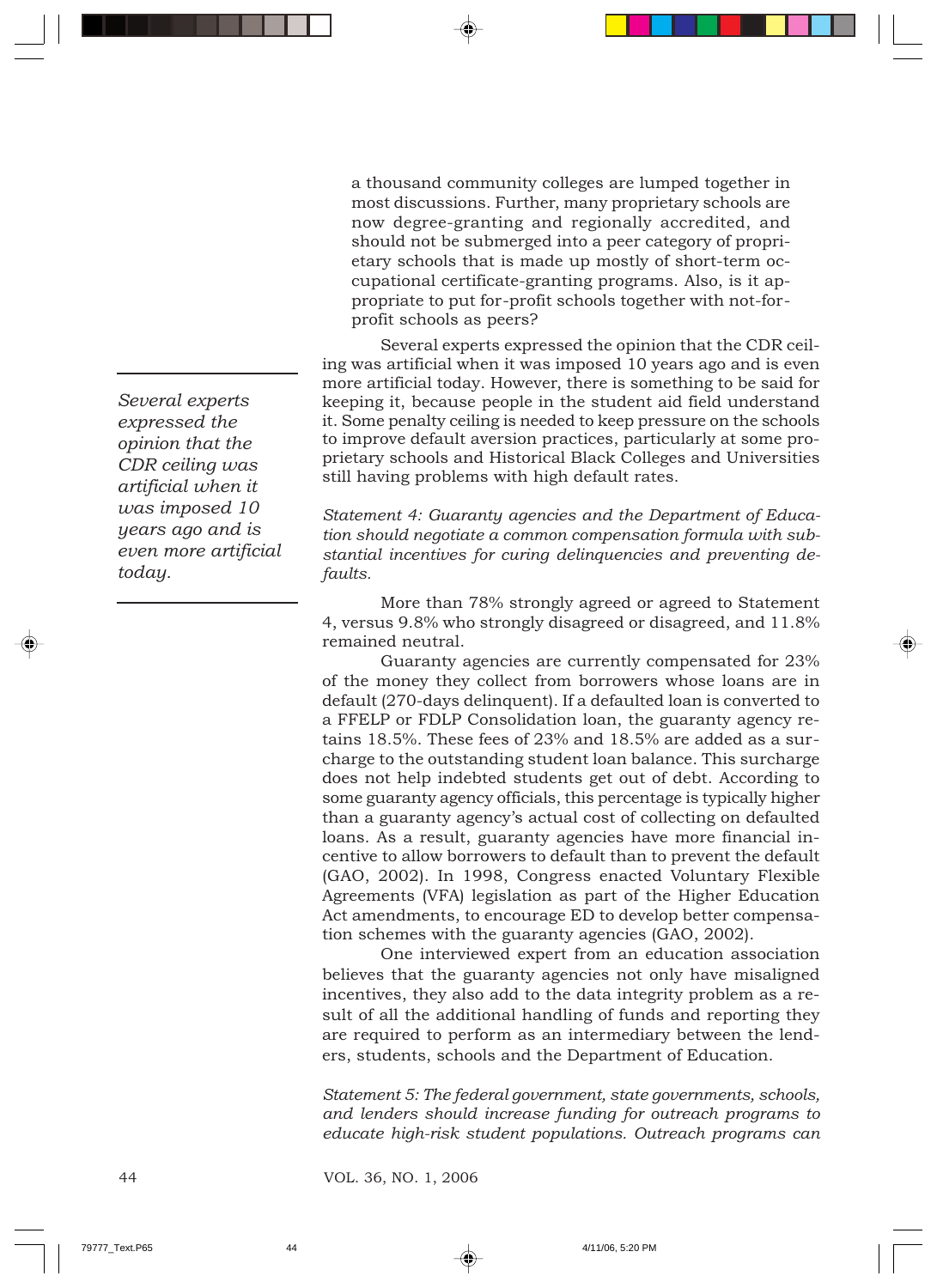#### *help reduce the probability of default by educating students and their parents on the importance of completing their education, their responsibilities as borrowers, and the consequences of defaults.*

The survey results for Statement 5 indicate almost universal awareness that changing national and regional demographics are expected to increase the number of high-risk students seeking higher education in the next 10 years and beyond. By the year 2013-2014, the number of Hispanic high school graduates is expected to increase by 80%, Asians 44%, American Indians 16%, and African Americans 6%, while the number of Caucasians graduating from *public* high schools is expected to decline by 11% (WICHE, 2003). Historically, default risk is higher for racial/ethnic minority students and for those in proprietary schools and community colleges. This difference is expected to increase in the next ten years as more students with lower family incomes seek the job skills and upward economic mobility that postsecondary education can offer. Many families in high-risk populations have no experience with higher education; this is the scenario for higher default risk in the years ahead.

Accordingly, 72.6% of the respondents strongly agreed or agreed with the sentiment that the default chances for highrisk populations can be improved through effective outreach education programs, whereas only 11.2% strongly disagreed or disagreed, and 16.3% were neutral. The twelve scholars and experts interviewed were in general agreement that the federal government, state governments, schools, lenders, and private foundations all have roles to play in increasing funding for outreach programs to help increase completion rates and reduce the probability of default. They recommend early and continuous education of students, as well as their parents, on the importance of completing their education, their responsibilities as borrowers, and the serious consequences of default.

On a macro-economic level, former Federal Reserve Chairman Alan Greenspan created a sense of national urgency with respect to this issue in his testimony before the House Financial Services Committee:

The growing pay gap reflects the "skill premium" commanded by relatively higher educated, better trained workers, and represents a major problem of matching skills of workers to the technological base of the economy, which I believe is an education issue and requires that we address that as quickly and as broadly as we can." Further, he called for "improvements in education and training for school-age children and for adults throughout their working lives" (Greenspan, 2004).

#### The results of the Likert-scale survey, the in-depth interviews with 12 scholars and experts, and the analysis of extensive archival **Conclusions**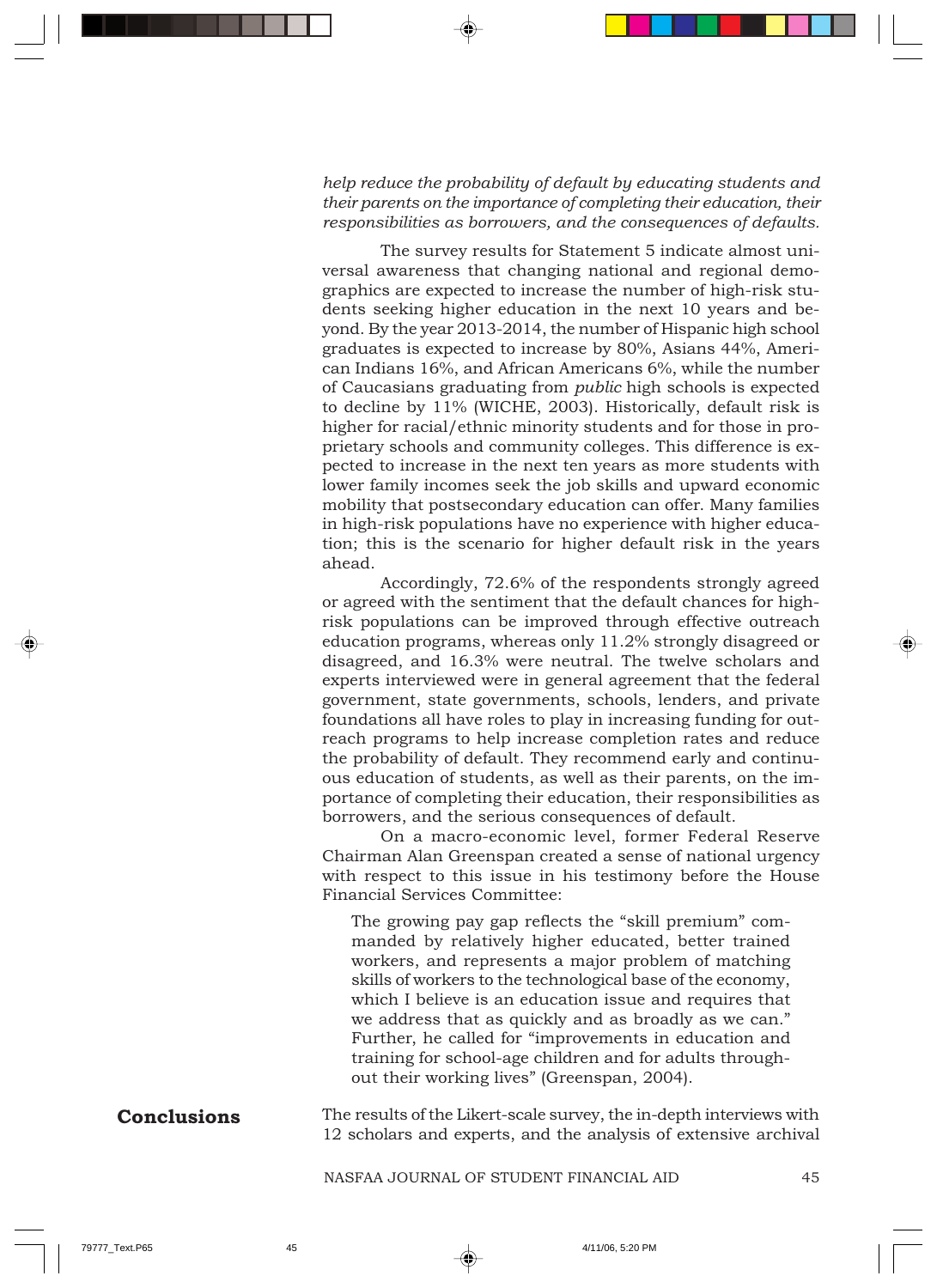data obtained from ED show that the present default measurement metric systems—the CDR calculations—need to be reengineered to provide a more comprehensive assessment of student loan default trends. This study shows that when viewed over eight years, the actual default rate is approximately double the published FY1996 CDR and entire school groups exceed the 25% default rate ceiling. Additionally, over 80% of the survey responses support the development of improved systems that more accurately measure both students and dollars in default.

While there is widespread agreement among survey respondents that the default measures should be changed, they offered only modest support for using peer group ceilings—i.e., four-year colleges, two-year colleges, and proprietary schools to replace the current single three-year CDR ceiling of 25% for imposing sanctions or loss of Title IV student aid eligibility. Several experts expressed the opinion that the CDR ceiling was artificial when it was imposed 10 years ago and is even more artificial today. However an argument can be made for keeping it: people in the business are familiar with it. Some penalty ceiling is needed to keep pressure on the schools to improve default rates.

The survey results represent a definite mandate about the default aversion productivity of guaranty agencies that are an integral part of the FFEL loan program and funded with federal resources. More than three-quarters of respondents strongly agreed or agreed with the proposition that guaranty agencies and ED should negotiate a common compensation formula with substantial incentives for curing delinquencies and preventing defaults. Only 9.8% strongly disagreed or disagreed while 11.8% remained neutral.

The results also demonstrate a growing consensus that more resources need to be acquired and applied in innovative ways to promote default aversion strategies to high-risk minority and low-income populations. Nearly 73% of respondents highly agreed or agreed with this proposition. These results reflect the shifting demographics in the United States and its monumental importance to the country's future, as a growing number of new college students will be low-income and from racial and ethnic minority families—groups traditionally at a higher risk for defaulting on student loans. Accordingly, there was near universal agreement among survey participants that the federal and state governments, schools, and lenders should increase funding for outreach programs to educate high-risk populations on the availability of federal student loans, repayment options, and the consequences of defaults. Such policies will improve default aversion and risk management by reducing the probability of defaults occurring.

There was also a general consensus among those interviewed that the government, schools, lenders, and foundations all have a role to play in providing early and continuous

*There was near universal agreement among survey participants that the federal and state governments, schools, and lenders should increase funding for outreach programs to educate high-risk populations on the availability of federal student loans, repayment options, and the consequences of defaults.*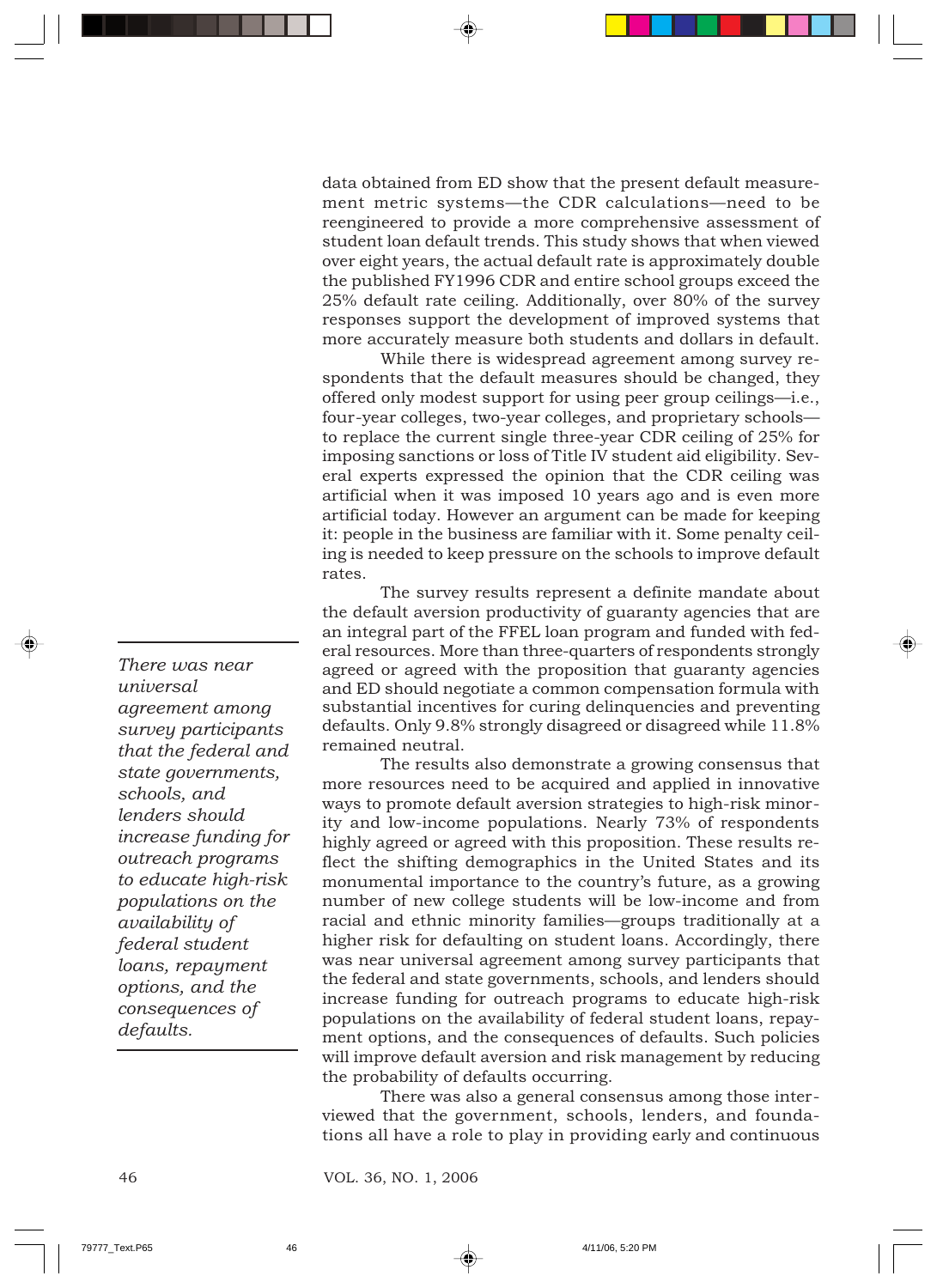education to students and their parents about the importance of completing education and the serious consequences of default—on the student's quality of life as well as the economic strength of the country. However, who should perform what roles is less clear.

#### The study results suggest a number of recommendations to improve both the reporting of default rates and the information to students, families, and borrowers about these defaults. Taken together, these recommendations are designed ultimately to reduce the rate of defaults and to lower the costs of the program to the taxpayers. **Recommendations**

*1. Correct the two-year CDR formula by moving to a tracking period of four years or longer, and tracking dollar balances in default as a second default measure.*

Student loans in deferment or forbearance should be removed from both the numerator (defaults) and the denominator (students in repayment) to avoid understatement of the CDR. This endorses the recommendation of the Office of Inspector General (OIG) that the Department of Education should ask Congress to exclude from the default-rate calculations "Borrowers who are not subject to a risk of default during the 2-year cohort period because their loans are in deferment or forbearance status." The Department further advised that these borrowers be included in a later CDR calculation once they are out of deferment or forbearance and are subject to a risk of default (ED-OIG, 2003 p. 2).

#### *2. Undertake intensive default aversion efforts in the first four years of repayment.*

Perhaps the most dramatic finding of this research is the behavior of the default curves for the FY1996 cohort. All school types were found to peak in year two and stay high in years three and four. According to several experts interviewed, many student borrowers are not using the deferment and forbearance options to the full extent allowed by statute because they don't know the process. Those students who leave postsecondary education without completing their degree or certificate are most likely to experience difficulty repaying their student loans. This high-risk group needs special attention.

#### *3. Collect data on graduation rates for outcome analysis.*

The right data for assessing institutional performance is not being collected. New data should track completion rates and defaults using such variables as full-time and part-time students, stop-outs, transfers, full-time employment, hours worked, delayed enrollment, out-of-state, financial independence, dependents other than spouse, single parents, ethnicity, and firstgeneration status.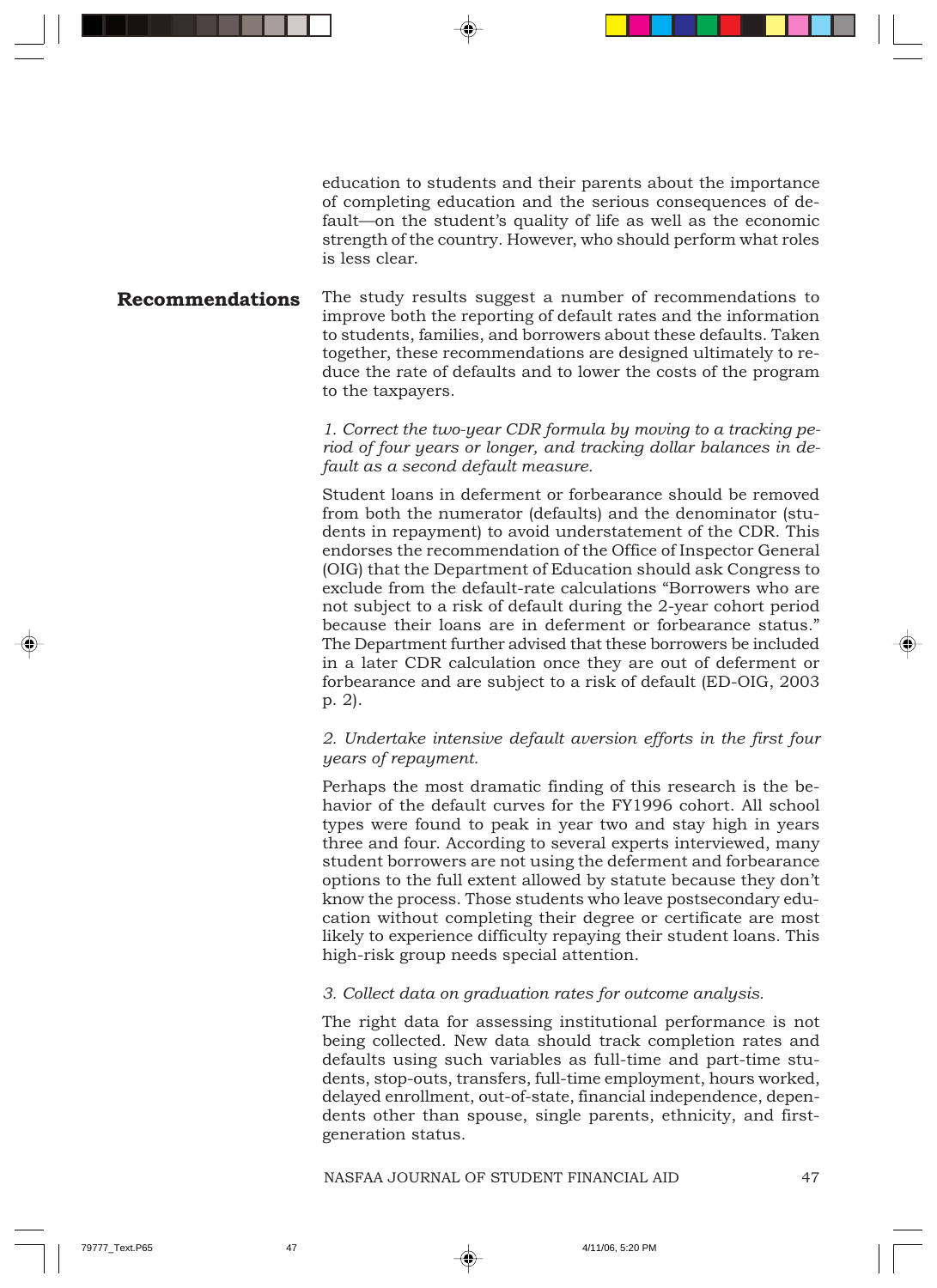#### *4. Reorganize and re-bid the charters of the guaranty agencies.*

The guaranty agencies need an enhanced mission. Guaranty agencies are not needed to supervise debt collection; ED and its debt collection agencies do that job very well. The guaranty agencies know the student populations they serve and should be involved exclusively in borrower education and default aversion.

#### *5. Auction lender rights to make loans in order to attract better loan terms and costs.*

The federal cost of funds to lenders participating in the FFEL program could be lowered by the government by introducing competition in interest rate-setting. Eligible lenders with acceptable default aversion statistics would participate in competitive bidding for the right to provide funding on blocks of one to ten billion dollars in loans, at a range of interest rates above yields paid on U.S. Treasury Bonds. The government would select qualified low-cost lenders.

#### *6. Establish a national task force on demographics and default aversion.*

With cohort default rates at historic lows, now is a good time to build on past accomplishments before default rates increase. Good ideas need to be synthesized, and action plans proposed. "It is time for a national task force of schools, lenders, guaranty agencies and other stakeholders to develop new proposals and consensus to follow up on the recommendations of the October 2000 Student Loan Repayment Conference" (Kesterman, 2003, p. 48).

The overarching mission of the task force should be to develop a student financial aid policy to assure that enough loans and grants continue to flow from federal, state, and school sources to prevent low- and middle-income students from being squeezed out of the better higher educational opportunities. The concomitant problem is how to assure repayment of the loans when individual borrower debt burdens are increasing and contributing to the overall risk level of the loan portfolio on a national level.

Further, the default question directly relates to how much the federal government should subsidize higher education for the American public. Solutions are needed to serve both national objectives and the needs of individuals to pursue higher education without unmanageable debt burdens.

*7. Establish a national panel on critical occupations in need of special student loan debt forgiveness.*

Loan forgiveness on the federal level began with the National Defense Education Act of 1958 at a time when America was catching up with the Russians in space. Low-interest loans and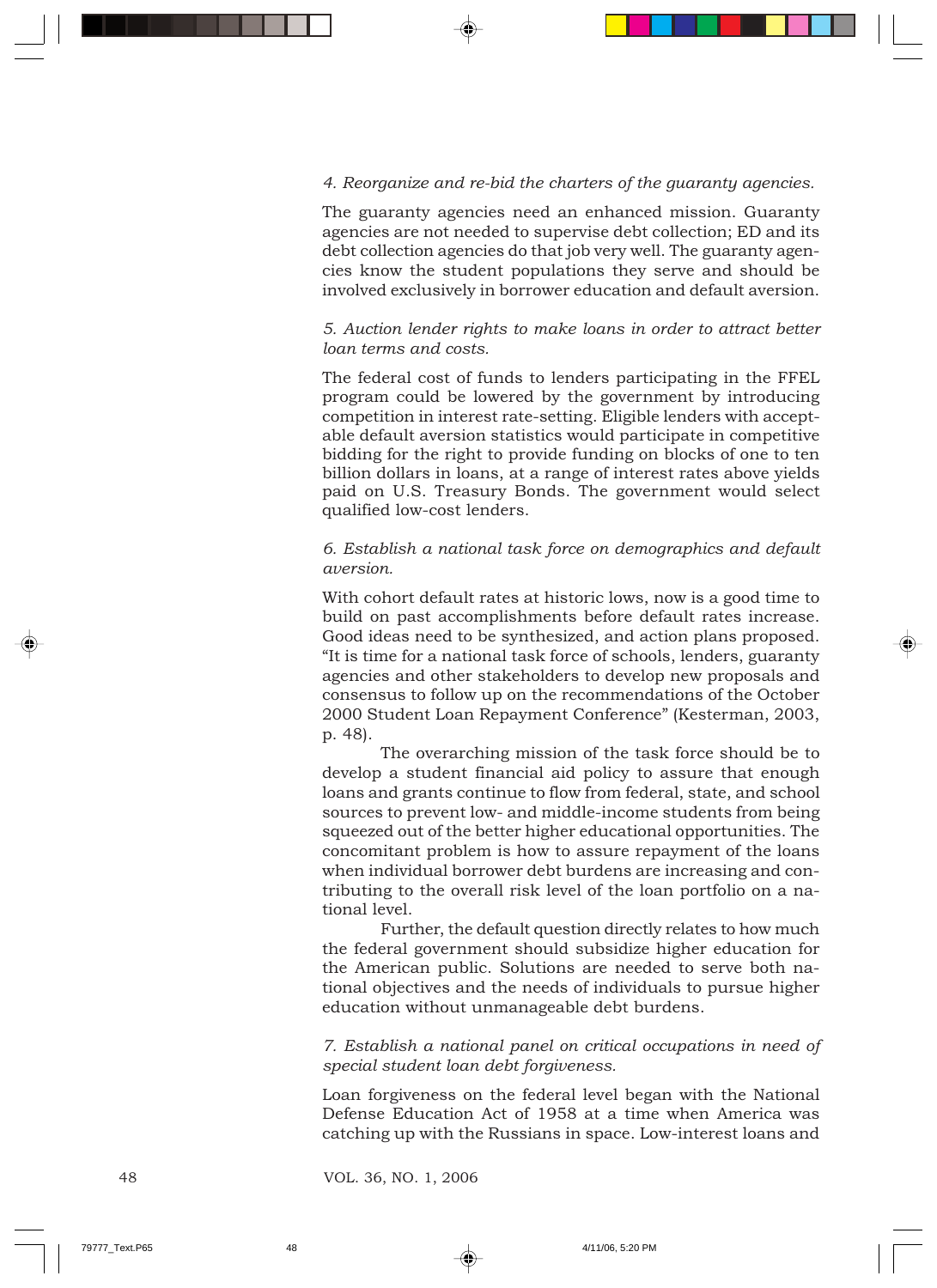debt cancellations were provided to those entering the teaching field and specializing in mathematics, engineering and science. States have also experimented with debt forgiveness. Arkansas offered medical scholarships as early as 1940. As of 2001-2002, 43 states either provided financial aid or repaid existing loans in exchange for a work commitment also know as "workforcecontingent financial aid" (Kirshstein, Berger, Benetar & Rhodes, 2004).

Many of these programs have experienced implementation problems associated with getting people to keep their commitment to remain on the job. Some loan forgiveness programs have contractual problems that need to be perfected, however the idea is still worth pursuing. We need to determine what incentives are needed to assure that the critical human infrastructures of society are met—such as teachers, nurses, medical doctors, police, firemen, and emergency-response workers—especially in minority communities. Debt forgiveness could become a widespread social engineering tool to channel low- and middleincome students into hard-to-fill skills and low-paying public service jobs that are critical to society (e.g., teachers, nurses, medical doctors, police, firemen, and emergency response workers).

#### *8. Federal loan limits should be increased and loan limits reviewed annually.*

Until the recent passage of the Deficit Reduction Act, which increases annual loan limits effective July 1, 2007, annual limits had remained the same for more than ten years despite sharp increases in tuition and college costs. To fill the additional need for credit students have turned to more expensive private loan and credit card markets. The private loan market share increased from \$5.6 billion in FY 2002-2003 to \$10.6 billion in FY 2003-2004, or 9% of total financial aid (College Board, 2004). Increases in aggregate loan limits should also be considered to prevent students from losing eligibility before completing their programs. The Deficit Reduction Act does not address aggregate student borrowing limits.

#### *9. Evaluate the use of Federal Pell Grants versus loans in terms of impact on program completion.*

A number of the scholar and experts interviewed expressed concern about national priorities and the budget deficit curtailing the disbursement of Federal Pell Grants to anyone who qualifies based on economic need. Both grants and loans reduce the risk of non-completion. However, "congressional cost estimates found the cost of grants to be roughly six times the cost of loans, although the actual subsidy depends on future trends in interest rates" (Kane, 1999, p. 16).

It may be possible to stretch the federal government's investment in higher education by replacing Federal Pell Grants

*Increases in aggregate loan limits should be considered to prevent students from losing eligibility before completing their programs.*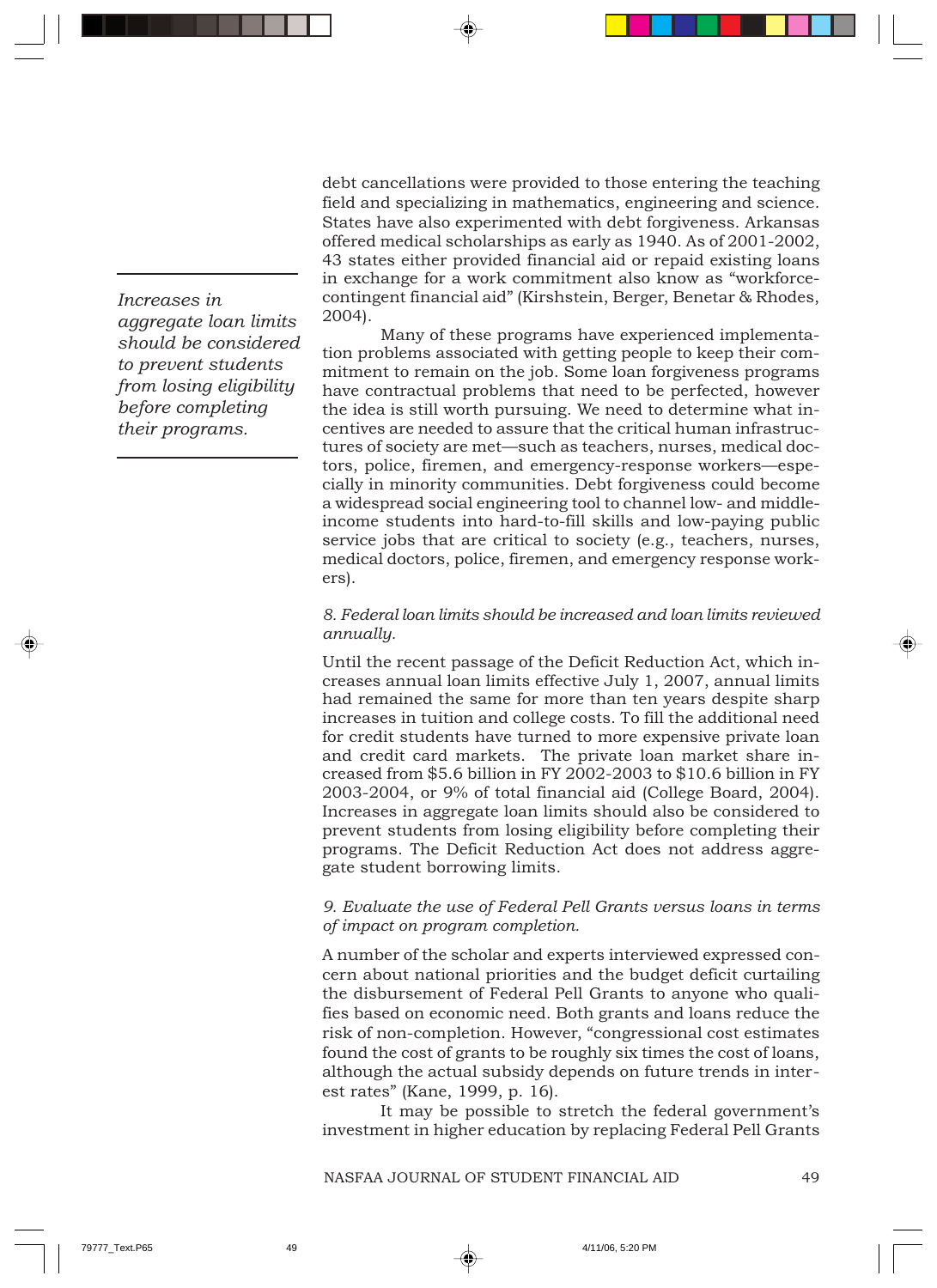with loans as a line of credit. Grants could still be part of the financial aid program, subject to the student achieving certain completion milestones. For example, students would open a line of credit at the beginning of an academic year. After successfully completing that academic year, the student would receive \$4,050 in grant funds to reduce the loan balance. This approach shifts Pell Grant risk from being a 100% taxpayer risk to a risk shared by student borrowers and their schools. Such an approach provides an incentive for students to complete each year, and at the same time, it leverages available Pell Grant budget resources. A drawback to this proposal, however, is that students who do not complete their education may find it difficult to earn sufficient income to repay the line of credit.

#### *10. Provide business tax credits to employers who hire students and new graduates and repay part of their student loans.*

Offering tax credits to students and parents for committing to their own future is good social engineering and should be continued as permitted under the Taxpayer Relief Act of 1997 as amended (Kane, 1999). Currently, tax savings to students and families from the deduction on student loans amount to \$6.3 billion (College Board, 2004). But many people are too poor to save and therefore are unable to gain enough from tax credits to make the decision to complete their education.

One interviewed expert suggested that leveraging business tax credits might be the next step in expanding the finite budget resources of states, schools, and the federal government available for higher education. Providing tax incentives for employers so they can offer a pretax loan payment as a fringe benefit was also a recommendation of the 2000 Student Loan Repayment Conference (Woods, 2001).

## **Summary**

The federally guaranteed student loan program was created in 1965 as a convenience to middle-class families facing cash-flow problems in meeting college costs. "From these simple beginnings arose a program that is now the centerpiece, not only of student aid, but of the financing of the entire enterprise of higher education itself" (Breneman, D., as cited in Fossey & Bateman, 1998). Student loan repayment has evolved into a national social issue resulting from the necessity of increased borrowing to pay for higher education. Millions of Americans are now carrying very large student loan debt burdens (Baum & O'Malley, 2003), which contribute to the overall risk level of the student loan portfolio on a national level. This problem also contains an associated risk of individual student borrowers becoming bankrupt or seriously burdened with debt that affects their quality of life. Ultimately, the fundamental question directly relates to how much the federal government is willing to subsidize higher education for the American public and for the future of our country.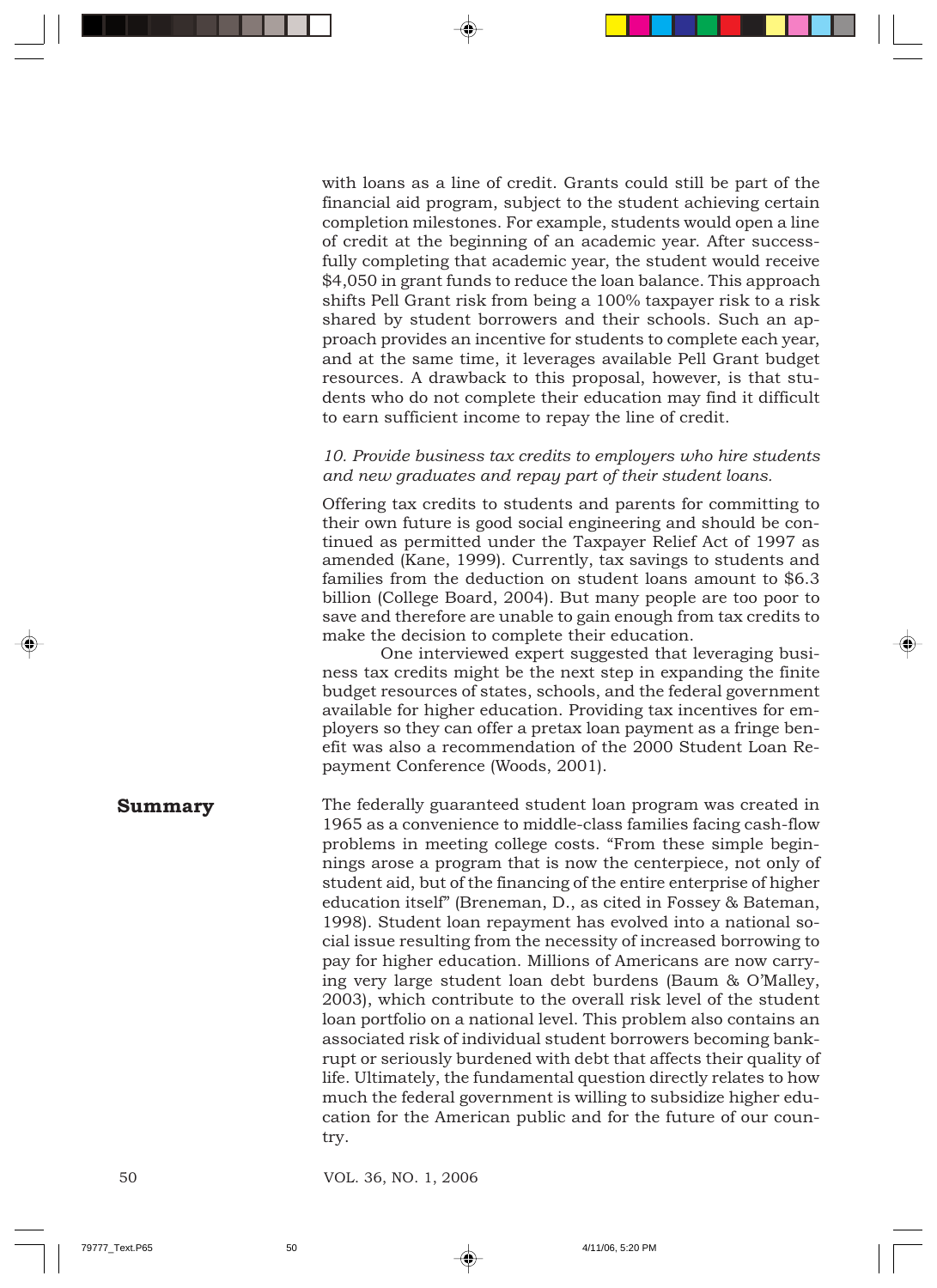This study supports the need for more comprehensive metric systems to analyze and predict trends in student loan defaults. Better metrics are needed, now more than ever, for management of borrower risks associated with higher college costs, heavy reliance on student loans, and higher borrower debt burdens. Higher student loan debts are made more acute by virtue of changing demographics due to increasing minority and first generation student populations with generally lower family incomes. All alarms are flashing red about this high-risk scenario. Ensuring student loan repayment is every bit as important today as it was when the Student Loan Repayment Symposium was held in October 2000. This study builds on the recommendations of that symposium (Woods, 2001), which was a watershed event that in many ways remains unfulfilled.

## **References**

Advisory Committee on Student Financial Assistance. (2001). *Access denied: Restoring the nation's commitment to equal educational opportuni*ty. Washington DC:. Author.

Bateman, M. & Fossey, R. (1998). *Condemning students to debt*. New York: Teachers College Press.

Baum, S. & O'Malley, M. (2003). *College on credit: How borrowers perceive their educational debt. Results of 2002 National Student Loan Survey.* Boston: Nellie Mae Corporation.

Breneman, D. (1998). In R. Fossey & M Bateman (Eds.), *Condemning students to debt* (p.ix). New York: Teachers College, Columbia University.

Budget of the United States Government, Fiscal Year 2004. Appendix, p. 347. Washington DC: U.S. Government Printing Office.

College Board, The (2004). *Trends in student aid 2004*. New York: College Board.

Creswell, J. (2002). *Educational research: Planning, conducting, and evaluating quantitative and qualitative research*. Upper Saddle River, NJ: Merrill Prentiss Hall.

Davis, J.S. (2004). Personal e-mail message dated December 10, 2004.

Greenspan, A. (2004, July 22). Greenspan says workers' lack of skills lowers wages. *Washington Post*, p.1.

Hoover, E. (2004, October 20). Public-college tuition rises again, but less than it did last year. *The Chronicle of Higher Education*, p.1.

Kane, T. (1999). *The price of admission: Rethinking how Americans pay for college*. Washington, D.C.: The Brookings Institute/ Russell Sage Foundation.

Kesterman, F. (2003). The federal student loan programs need better metrics and default aversion strategies. *Journal of Student Financial Aid, 33*(2).

King, T. & Bannon, E. (2002). The burden of borrowing: A report on the rising rates of student loan debt. Washington DC: The State PIRGs' Higher Education Project.

Kirshstein, R.J., Berger, A.R., Benetar, E. & Rhodes, D. (2004, February). Workforce contingent financial aid: How states link financial aid to employment. Indianapolis, IN: Lumina Foundation for Education.

National Center for Public Policy and Higher Education (NCPPE) (2002). Losing ground: A national status report on the affordability of American higher education. San Jose, CA: NCPPHE.

National Postsecondary Student Aid Study (NPSAS 2000) Office of Postsecondary Education. (OPE, 2001). 1997- 2000 federal student loan programs data book. Retrieved May 5, 2003, from http://www.ed.gov/offices/OPE/ data.

National Student Loan Data System (NSLDS) (2003). National Student Loan Data System data provided under FOIA Request FSA 2003-5319F, e-mail Parrish.to Kesterman, dated July 17, 2003, and subsequent data queries thru November 6, 2003.

UCLA, (2004). *What does Cronbach's alpha mean?* UCLA Academic Technology Services. Retrieved December 5, 2004 from http://www.ats.ucla.edu/stat/spss/faq/alpha.html.